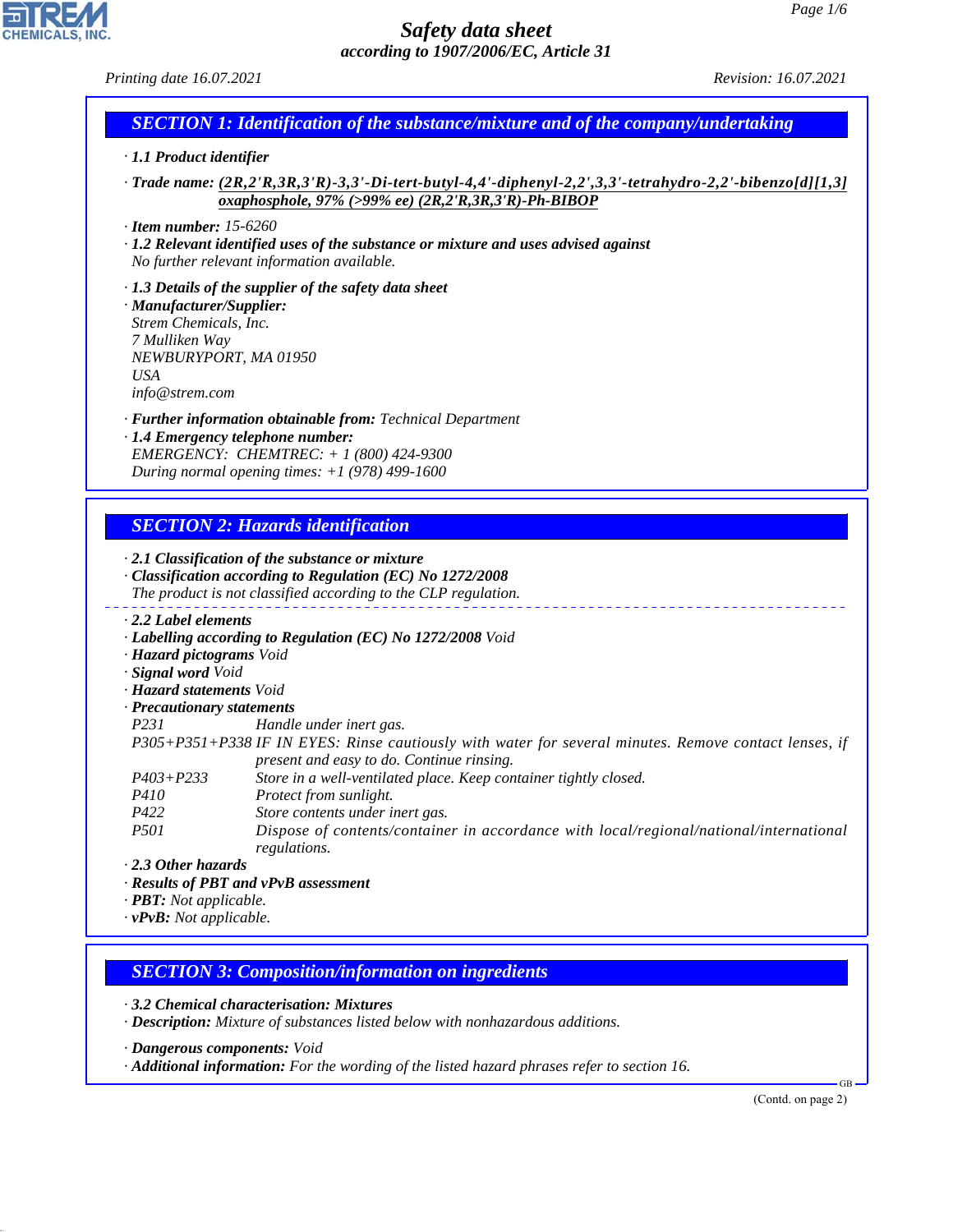*Printing date 16.07.2021 Revision: 16.07.2021*

*Trade name: (2R,2'R,3R,3'R)-3,3'-Di-tert-butyl-4,4'-diphenyl-2,2',3,3'-tetrahydro-2,2'-bibenzo[d][1,3] oxaphosphole, 97% (>99% ee) (2R,2'R,3R,3'R)-Ph-BIBOP*

(Contd. of page 1)

### *SECTION 4: First aid measures*

- *· 4.1 Description of first aid measures*
- *· General information: No special measures required.*
- *· After inhalation: Supply fresh air; consult doctor in case of complaints.*
- *· After skin contact: Generally the product does not irritate the skin.*
- *· After eye contact: Rinse opened eye for several minutes under running water. Then consult a doctor.*
- *· After swallowing: If symptoms persist consult doctor.*
- *· 4.2 Most important symptoms and effects, both acute and delayed No further relevant information available.*
- *· 4.3 Indication of any immediate medical attention and special treatment needed*
- *No further relevant information available.*

#### *SECTION 5: Firefighting measures*

- *· 5.1 Extinguishing media*
- *· Suitable extinguishing agents: Use fire extinguishing methods suitable to surrounding conditions.*
- *· 5.2 Special hazards arising from the substance or mixture No further relevant information available.*
- *· 5.3 Advice for firefighters*
- *· Protective equipment: No special measures required.*

#### *SECTION 6: Accidental release measures*

- *· 6.1 Personal precautions, protective equipment and emergency procedures Not required.*
- *· 6.2 Environmental precautions: No special measures required.*
- *· 6.3 Methods and material for containment and cleaning up:*

*Dispose contaminated material as waste according to item 13.*

- *· 6.4 Reference to other sections*
- *See Section 7 for information on safe handling.*
- *See Section 8 for information on personal protection equipment.*

*See Section 13 for disposal information.*

# *SECTION 7: Handling and storage*

*· 7.1 Precautions for safe handling*

*No special measures required. Open and handle receptacle with care.*

- *· Handling: Handle under inert gas.*
- *· Information about fire and explosion protection: No special measures required.*
- *· 7.2 Conditions for safe storage, including any incompatibilities*
- *· Storage: Store contents under inert gas.*

44.1.1

- *Protect from sunlight.*
- *· Requirements to be met by storerooms and receptacles: No special requirements.*
- *· Information about storage in one common storage facility: Not required.*
- *· Further information about storage conditions: Store in cool, dry conditions in well sealed receptacles.*
- *· 7.3 Specific end use(s) No further relevant information available.*

(Contd. on page 3)

GB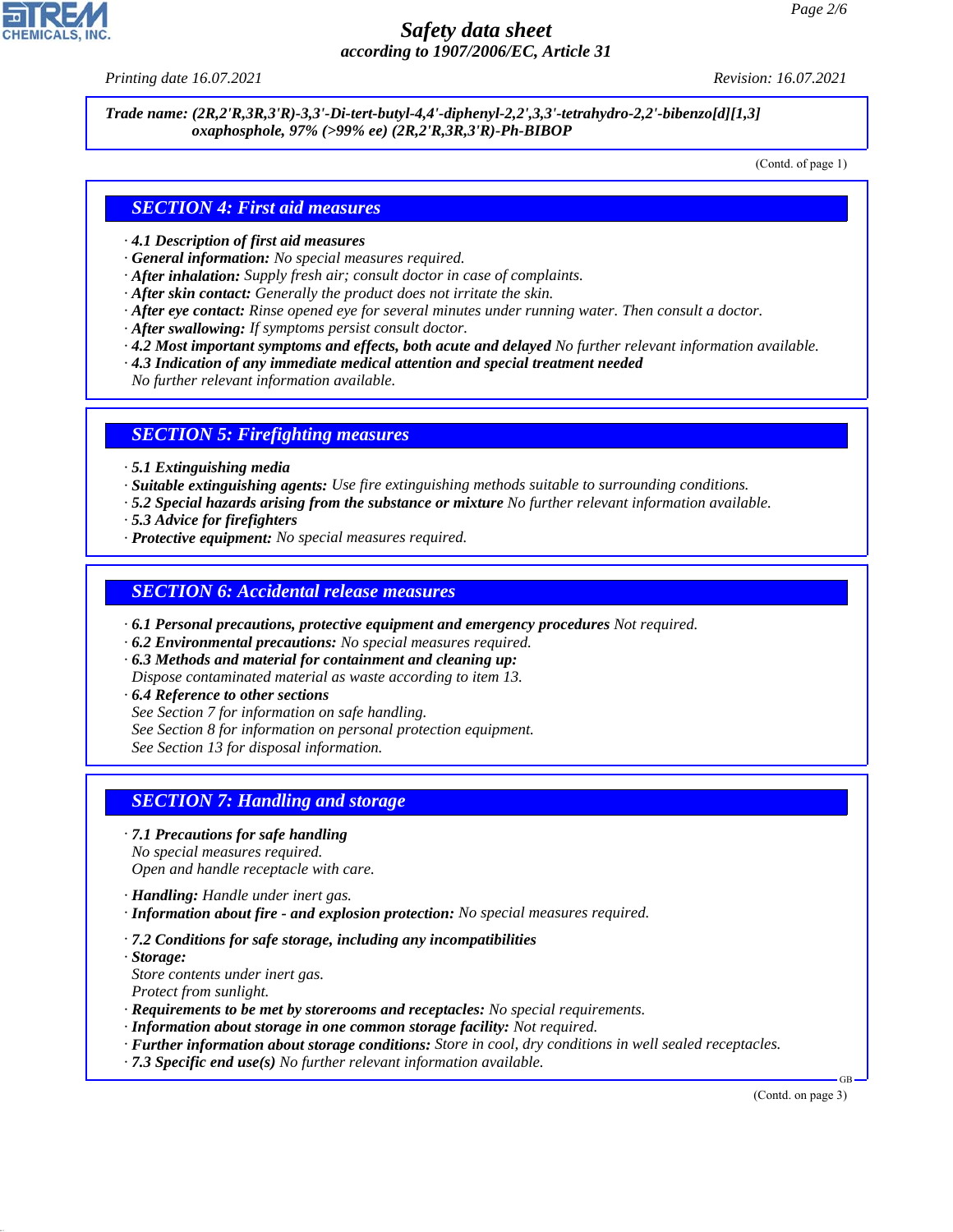

44.1.1

*Printing date 16.07.2021 Revision: 16.07.2021*

*Trade name: (2R,2'R,3R,3'R)-3,3'-Di-tert-butyl-4,4'-diphenyl-2,2',3,3'-tetrahydro-2,2'-bibenzo[d][1,3] oxaphosphole, 97% (>99% ee) (2R,2'R,3R,3'R)-Ph-BIBOP*

(Contd. of page 2)

### *SECTION 8: Exposure controls/personal protection*

- *· Additional information about design of technical facilities: No further data; see item 7.*
- *· 8.1 Control parameters*
- *· Ingredients with limit values that require monitoring at the workplace:*

*The product does not contain any relevant quantities of materials with critical values that have to be monitored at the workplace.*

- *· Additional information: The lists valid during the making were used as basis.*
- *· 8.2 Exposure controls*
- *· Personal protective equipment:*
- *· General protective and hygienic measures:*
- *The usual precautionary measures are to be adhered to when handling chemicals.*
- *· Respiratory protection: Not required.*
- *· Protection of hands:*



\_S*Protective gloves*

*The glove material has to be impermeable and resistant to the product/ the substance/ the preparation. Due to missing tests no recommendation to the glove material can be given for the product/ the preparation/ the chemical mixture.*

*Selection of the glove material on consideration of the penetration times, rates of diffusion and the degradation · Material of gloves*

*The selection of the suitable gloves does not only depend on the material, but also on further marks of quality and varies from manufacturer to manufacturer. As the product is a preparation of several substances, the resistance of the glove material can not be calculated in advance and has therefore to be checked prior to the application.*

#### *· Penetration time of glove material*

*The exact break through time has to be found out by the manufacturer of the protective gloves and has to be observed.*

*· Eye protection: Safety glasses*

| $\cdot$ 9.1 Information on basic physical and chemical properties<br><b>General Information</b>                        |                                               |
|------------------------------------------------------------------------------------------------------------------------|-----------------------------------------------|
| $\cdot$ Appearance:                                                                                                    |                                               |
| Form:                                                                                                                  | Crystalline                                   |
| Colour:                                                                                                                | Light yellow                                  |
| <i>Codour:</i>                                                                                                         | Characteristic                                |
| · Odour threshold:                                                                                                     | Not determined.                               |
| $\cdot$ pH-value:                                                                                                      | Not applicable.                               |
| $\cdot$ Change in condition<br>Melting point/freezing point:<br>Initial boiling point and boiling range: Undetermined. | Undetermined.                                 |
| $\cdot$ Flash point:                                                                                                   | Not applicable.                               |
| $\cdot$ Flammability (solid, gas):                                                                                     | Product is not flammable.                     |
| · Ignition temperature:                                                                                                |                                               |
| <i>Decomposition temperature:</i>                                                                                      | Not determined.                               |
| · Auto-ignition temperature:                                                                                           | Product is not selfigniting.                  |
| $\cdot$ Explosive properties:                                                                                          | Product does not present an explosion hazard. |
|                                                                                                                        | (Contd. on page 4)                            |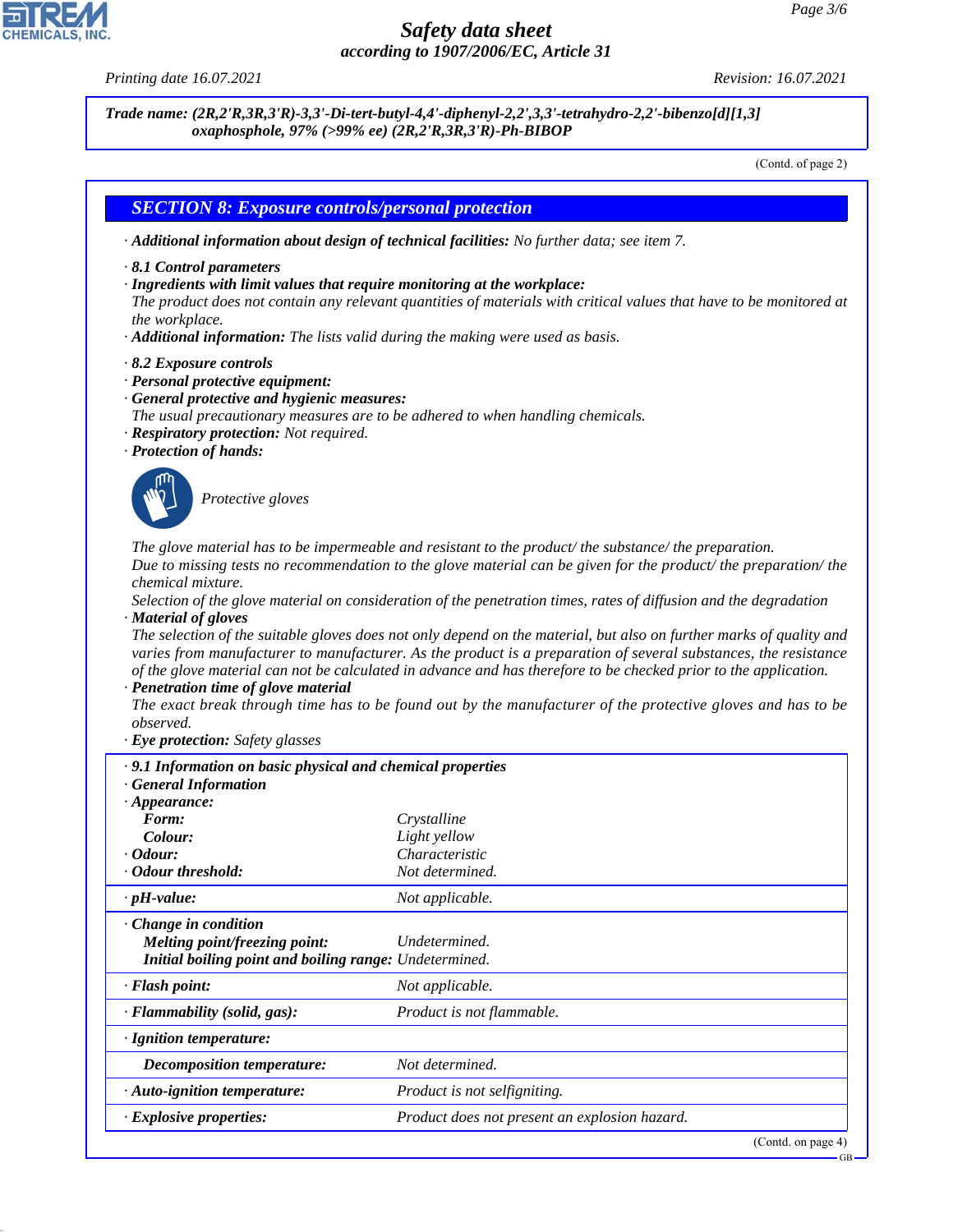

*Printing date 16.07.2021 Revision: 16.07.2021*

#### *Trade name: (2R,2'R,3R,3'R)-3,3'-Di-tert-butyl-4,4'-diphenyl-2,2',3,3'-tetrahydro-2,2'-bibenzo[d][1,3] oxaphosphole, 97% (>99% ee) (2R,2'R,3R,3'R)-Ph-BIBOP*

|                                           | (Contd. of page 3)                         |
|-------------------------------------------|--------------------------------------------|
| · Explosion limits:                       |                                            |
| Lower:                                    | Not determined.                            |
| <b>Upper:</b>                             | Not determined.                            |
| · Vapour pressure:                        | Not applicable.                            |
| $\cdot$ Density:                          | Not determined.                            |
| $\cdot$ Relative density                  | Not determined.                            |
| · Vapour density                          | Not applicable.                            |
| $\cdot$ Evaporation rate                  | Not applicable.                            |
| · Solubility in / Miscibility with        |                                            |
| water:                                    | <i>Insoluble.</i>                          |
| · Partition coefficient: n-octanol/water: | Not determined.                            |
| $\cdot$ Viscosity:                        |                                            |
| Dynamic:                                  | Not applicable.                            |
| Kinematic:                                | Not applicable.                            |
| · Solvent content:                        |                                            |
| Organic solvents:                         | $0.0\%$                                    |
| $VOC$ (EC)                                | $0.00\%$                                   |
| .9.2 Other information                    | No further relevant information available. |

# *SECTION 10: Stability and reactivity*

*· 10.1 Reactivity No further relevant information available.*

*· 10.2 Chemical stability*

- *· Thermal decomposition / conditions to be avoided: No decomposition if used according to specifications.*
- *· 10.3 Possibility of hazardous reactions No dangerous reactions known.*
- *· 10.4 Conditions to avoid No further relevant information available.*
- *· 10.5 Incompatible materials: No further relevant information available.*
- *· 10.6 Hazardous decomposition products: No dangerous decomposition products known.*

# *SECTION 11: Toxicological information*

- *· 11.1 Information on toxicological effects*
- *· Acute toxicity Based on available data, the classification criteria are not met.*
- *· Primary irritant effect:*

44.1.1

- *· Skin corrosion/irritation Based on available data, the classification criteria are not met.*
- *· Serious eye damage/irritation Based on available data, the classification criteria are not met.*
- *· Respiratory or skin sensitisation Based on available data, the classification criteria are not met.*
- *· CMR effects (carcinogenity, mutagenicity and toxicity for reproduction)*
- *· Germ cell mutagenicity Based on available data, the classification criteria are not met.*
- *· Carcinogenicity Based on available data, the classification criteria are not met.*
- *· Reproductive toxicity Based on available data, the classification criteria are not met.*
- *· STOT-single exposure Based on available data, the classification criteria are not met.*
- *· STOT-repeated exposure Based on available data, the classification criteria are not met.*
- *· Aspiration hazard Based on available data, the classification criteria are not met.*

(Contd. on page 5)

GB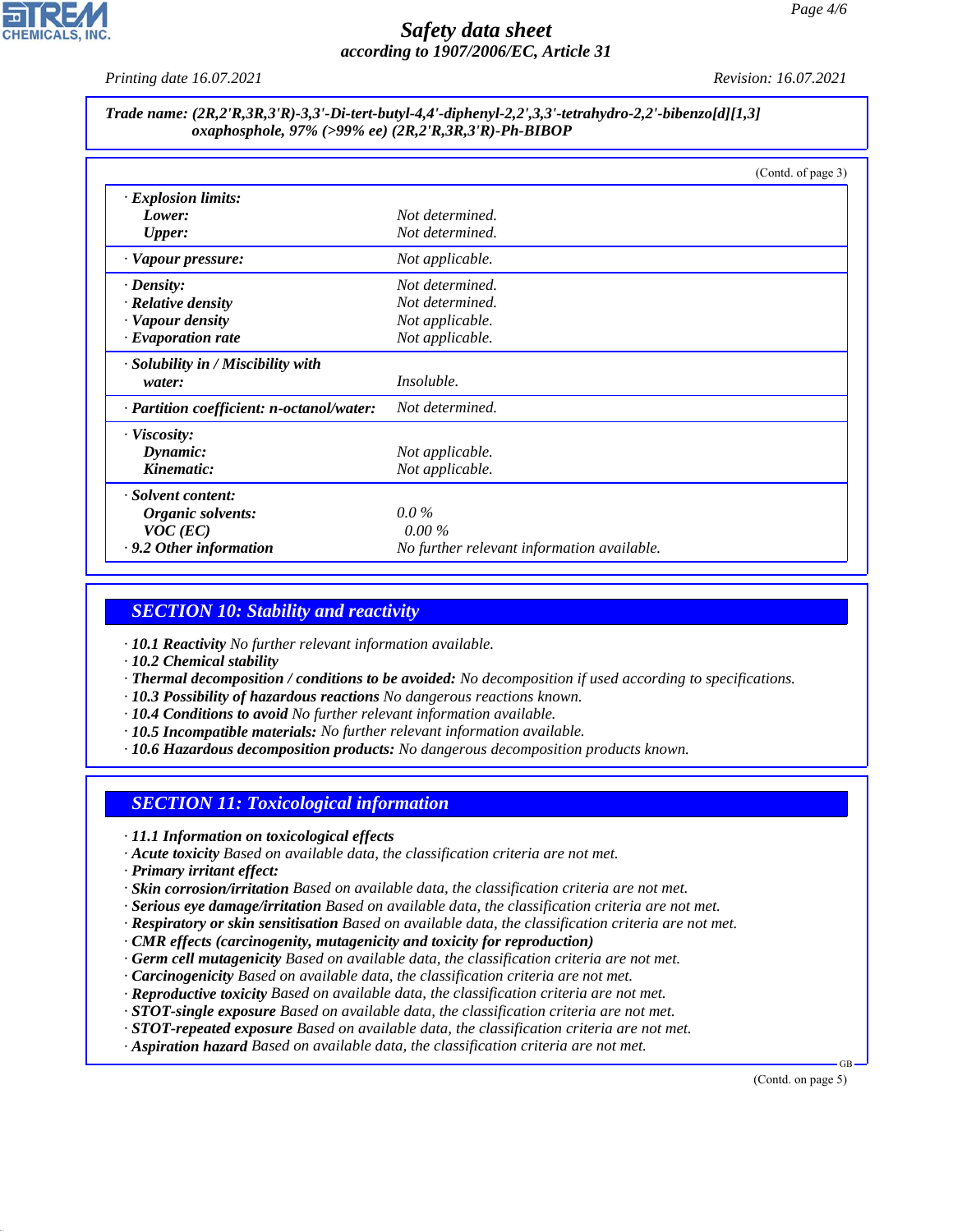*Printing date 16.07.2021 Revision: 16.07.2021*

*Trade name: (2R,2'R,3R,3'R)-3,3'-Di-tert-butyl-4,4'-diphenyl-2,2',3,3'-tetrahydro-2,2'-bibenzo[d][1,3] oxaphosphole, 97% (>99% ee) (2R,2'R,3R,3'R)-Ph-BIBOP*

(Contd. of page 4)

### *SECTION 12: Ecological information*

#### *· 12.1 Toxicity*

- *· Aquatic toxicity: No further relevant information available.*
- *· 12.2 Persistence and degradability No further relevant information available.*
- *· 12.3 Bioaccumulative potential No further relevant information available.*
- *· 12.4 Mobility in soil No further relevant information available.*
- *· Additional ecological information:*
- *· General notes: Not known to be hazardous to water.*
- *· 12.5 Results of PBT and vPvB assessment*
- *· PBT: Not applicable.*
- *· vPvB: Not applicable.*
- *· 12.6 Other adverse effects No further relevant information available.*

#### *SECTION 13: Disposal considerations*

- *· 13.1 Waste treatment methods*
- *· Recommendation Disposal must be made according to official regulations.*

*· Uncleaned packaging:*

*· Recommendation: Disposal must be made according to official regulations.*

| <b>SECTION 14: Transport information</b>                                                  |                 |  |
|-------------------------------------------------------------------------------------------|-----------------|--|
| $\cdot$ 14.1 UN-Number<br>· ADR, ADN, IMDG, IATA                                          | not regulated   |  |
| $\cdot$ 14.2 UN proper shipping name<br>· ADR, ADN, IMDG, IATA                            | not regulated   |  |
| $\cdot$ 14.3 Transport hazard class(es)                                                   |                 |  |
| ADR, ADN, IMDG, IATA<br>· Class                                                           | not regulated   |  |
| $\cdot$ 14.4 Packing group<br>· ADR, IMDG, IATA                                           | not regulated   |  |
| $\cdot$ 14.5 Environmental hazards:                                                       | Not applicable. |  |
| $\cdot$ 14.6 Special precautions for user                                                 | Not applicable. |  |
| $\cdot$ 14.7 Transport in bulk according to Annex II of<br><b>Marpol and the IBC Code</b> | Not applicable. |  |
| · UN "Model Regulation":                                                                  | not regulated   |  |

# *SECTION 15: Regulatory information*

*· 15.1 Safety, health and environmental regulations/legislation specific for the substance or mixture*

*· Directive 2012/18/EU*

44.1.1

*· Named dangerous substances - ANNEX I None of the ingredients is listed.*

(Contd. on page 6)

GB